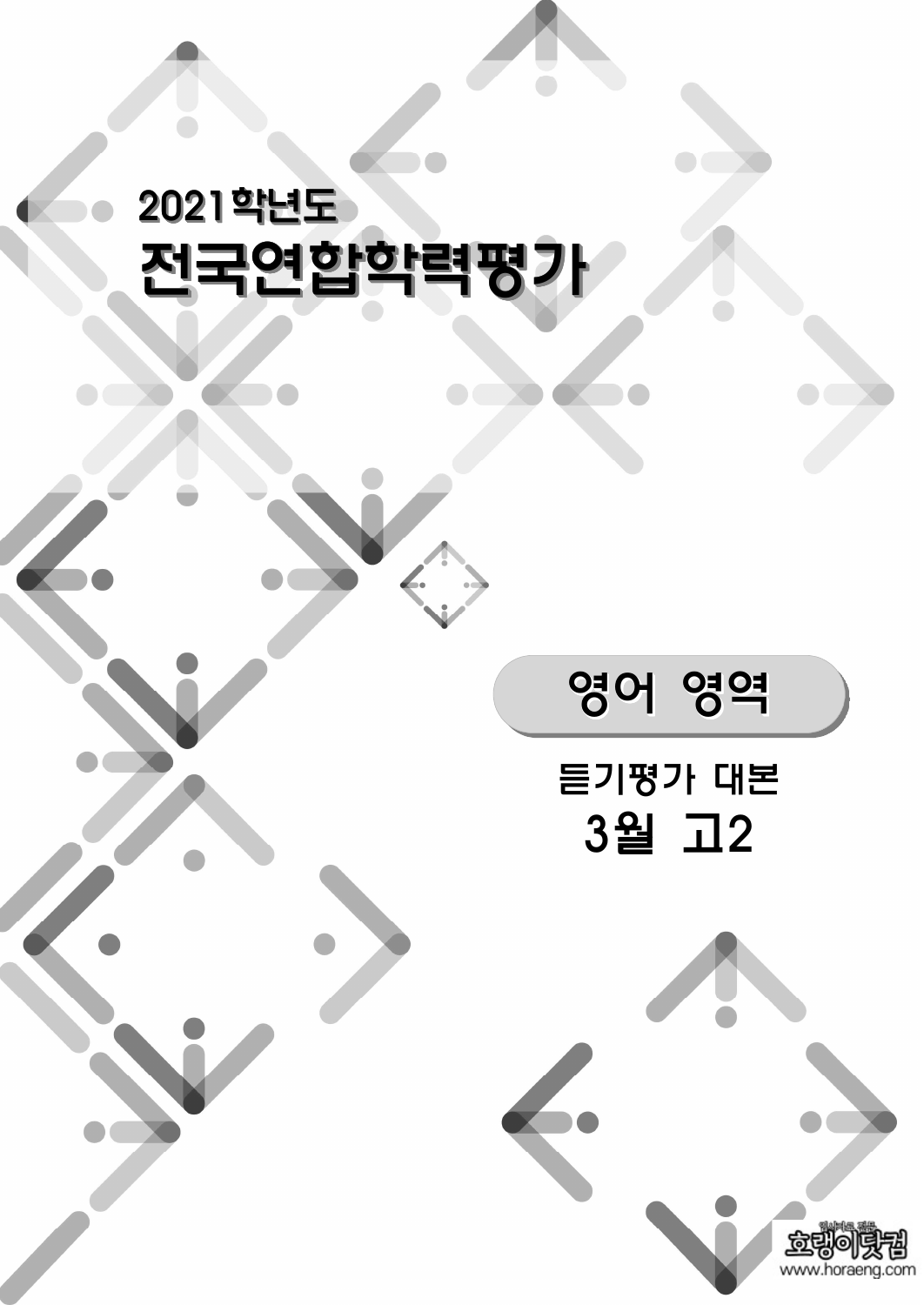# 1. 다음을 듣고, 여자가 하는 말의 목적으로 가장 적절한 것을 고르시오.

W: Good morning, parents. I'm Jennifer Lawrence, vice principal of Greenhill Elementary School. Thank you for being here for the Parent-Teacher Meeting. Before we begin, let me tell you about the field trip next month. The students will be visiting the Children's Natural History Museum. They'll have a great opportunity to explore the different activities there. Today we'll hand out the field trip permission form to each student, which has all the details including the schedule and the fees. Please take a look and send it back to us by next Monday. If you have any questions about the trip, please feel free to call us.



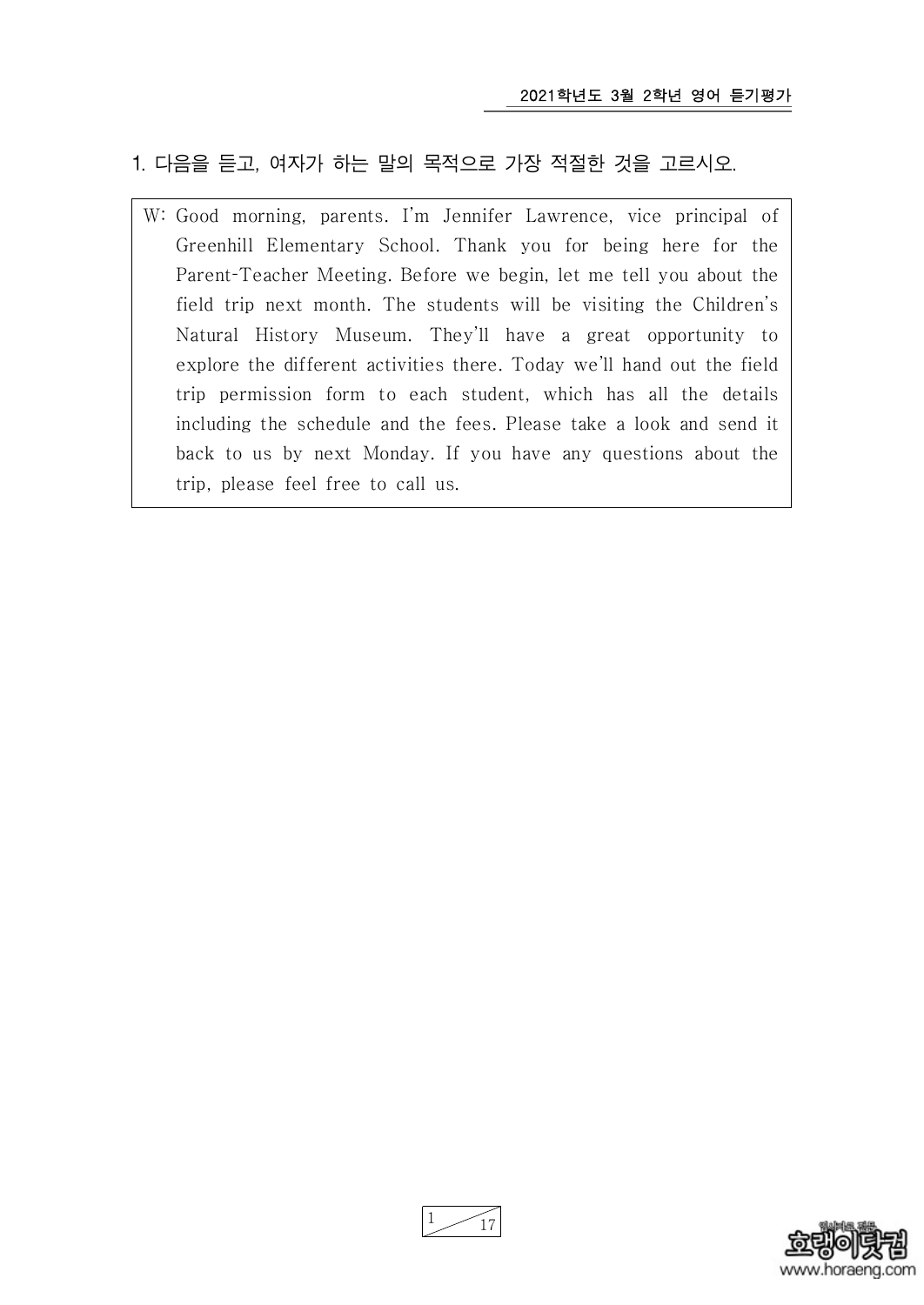#### 2. 대화를 듣고, 남자의 의견으로 가장 적절한 것을 고르시오.

- W: Hi, Chris. Where are you going?
- M: I'm going to the library to check out some books. Do you want to come along?
- W: Well, I don't often read books these days. I'm busy helping with housework, exercising, and so on.
- M: Why don't you try audio books then? They're convenient to listen to while you're doing other things.
- W: I've never tried it. Do you think it'll work for me?
- M: Sure. It's an easy way to enjoy books even if you have a busy schedule. I always listen to a short story when I take a walk.
- W: Cool! I guess I could try listening to audio books while I do chores.
- M: I'm sure you'll enjoy listening to books while dealing with other stuff.
- W: Can you recommend some audio books to me?
- M: I have a few in mind. I'll text you a list later.

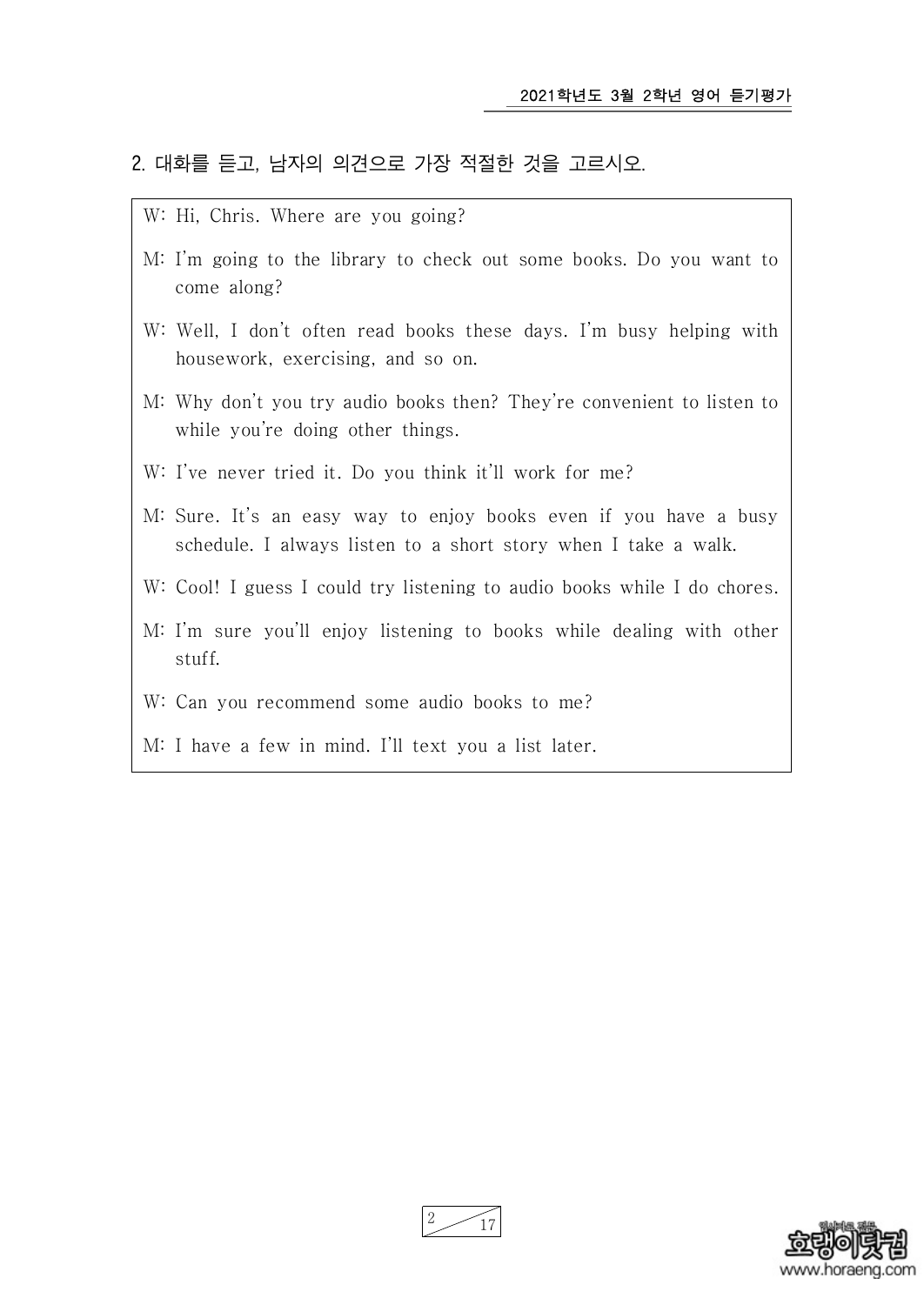#### 3. 대화를 듣고, 두 사람의 관계를 가장 잘 나타낸 것을 고르시오.

[Smartphone rings.]

W: Hello, Liam.

- M: Hello, Emily. I'm wondering if we're having our lesson as scheduled.
- W: Sure. Why do you ask?
- M: The temperature has gone down a lot lately. I'm afraid I can't surf under these weather conditions.
- W: Don't worry. The waves are more important than the temperature in surfing.
- M: But I'm still worried. I can't imagine myself going into really cold water.
- W: You'll be fine. We have thick wetsuits to keep you warm.
- M: Okay, I guess I can try. Ah, one more thing.
- W: What is it?
- M: I'm not a good swimmer. Would it matter?
- W: It'll be okay. Good swimming skills are not really necessary in surfing.
- M: I see. Looking forward to your lesson next week.
- W: Great! See you then.



17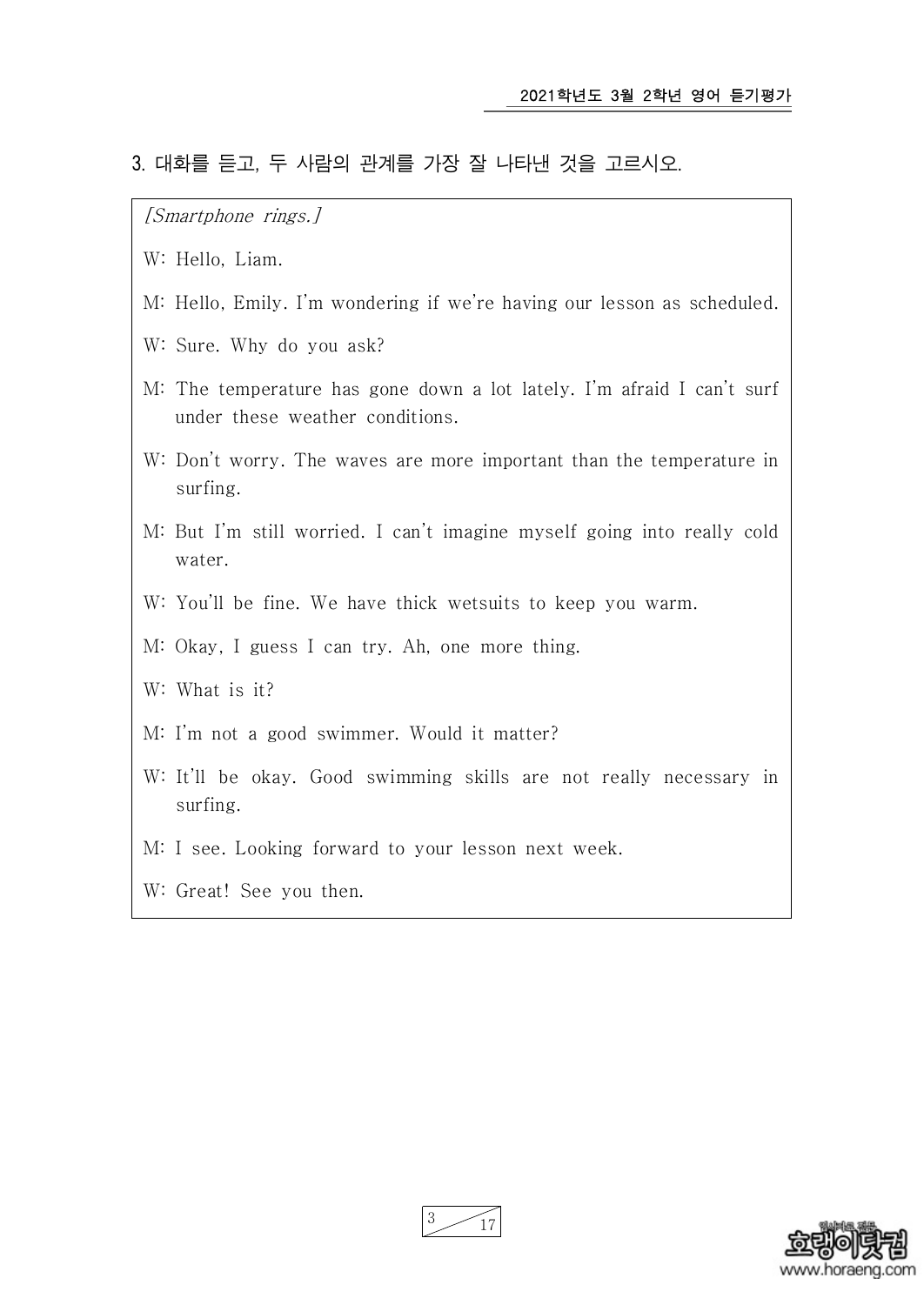#### 4. 대화를 듣고, 그림에서 대화의 내용과 일치하지 않는 것을 고르시오.

- W: Honey, come and look. I'm decorating Sam's room for his birthday party.
- M: Wow. I like what you put on the wall. It's beautiful.
- W: Thanks. I made a heart with flowers.
- M: There's a cake on the table. Is that the one Aunt Mary baked for him?
- W: Yeah. Her cakes are the best. I put three candles on it.
- M: Good. Where's the gift we prepared?
- W: It's under the table. I tied a ribbon around the box.
- M: Nice. Oh, I love this rug on the floor. It has stars on it.
- W: It's cute, right? I bought it online.
- M: Did you make the balloon dog on the bed?
- W: Yes, I did. Sam loves dogs.
- M: He does. You did a great job.



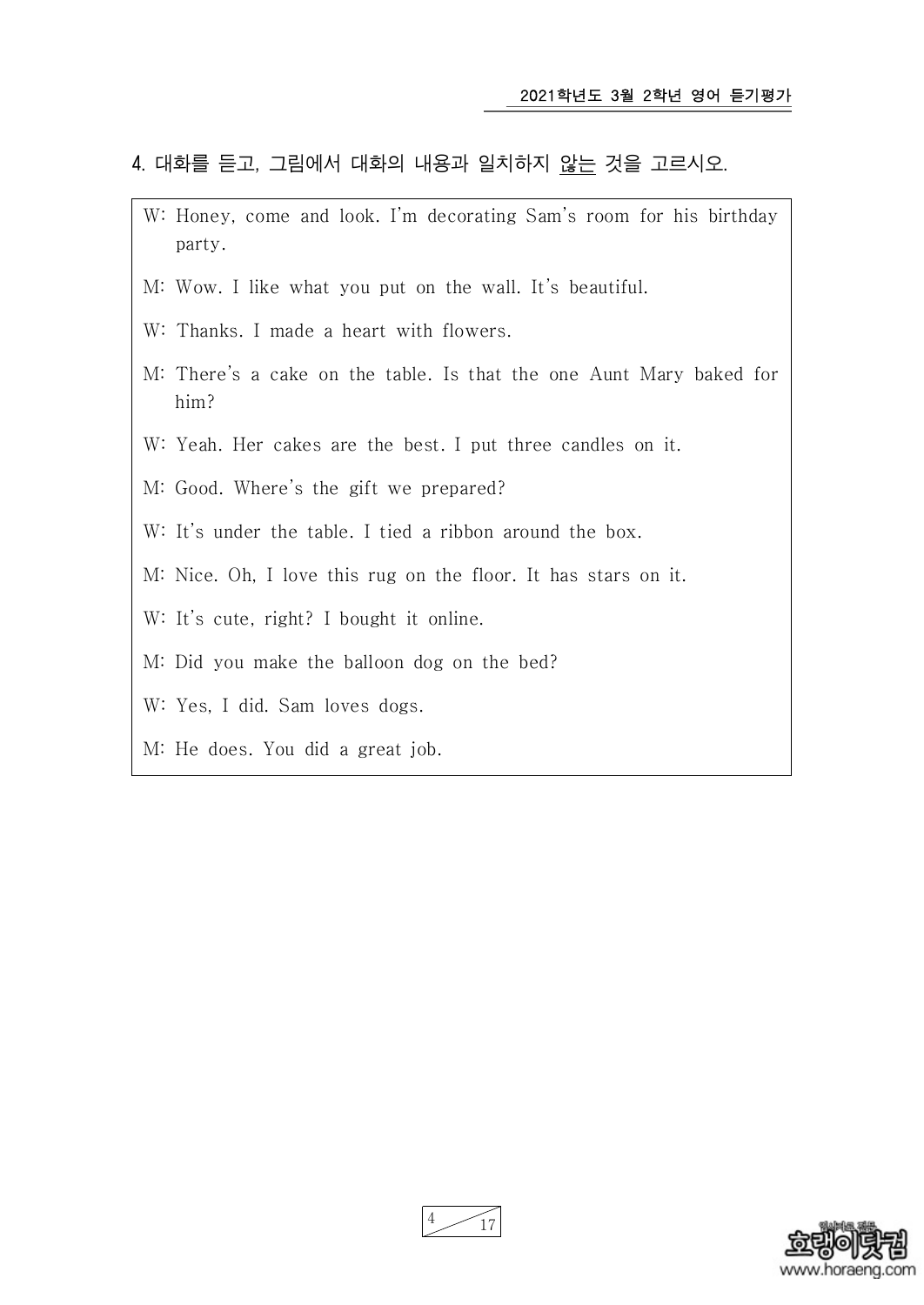## 5. 대화를 듣고, 여자가 남자에게 부탁한 일로 가장 적절한 것을 고르시오.





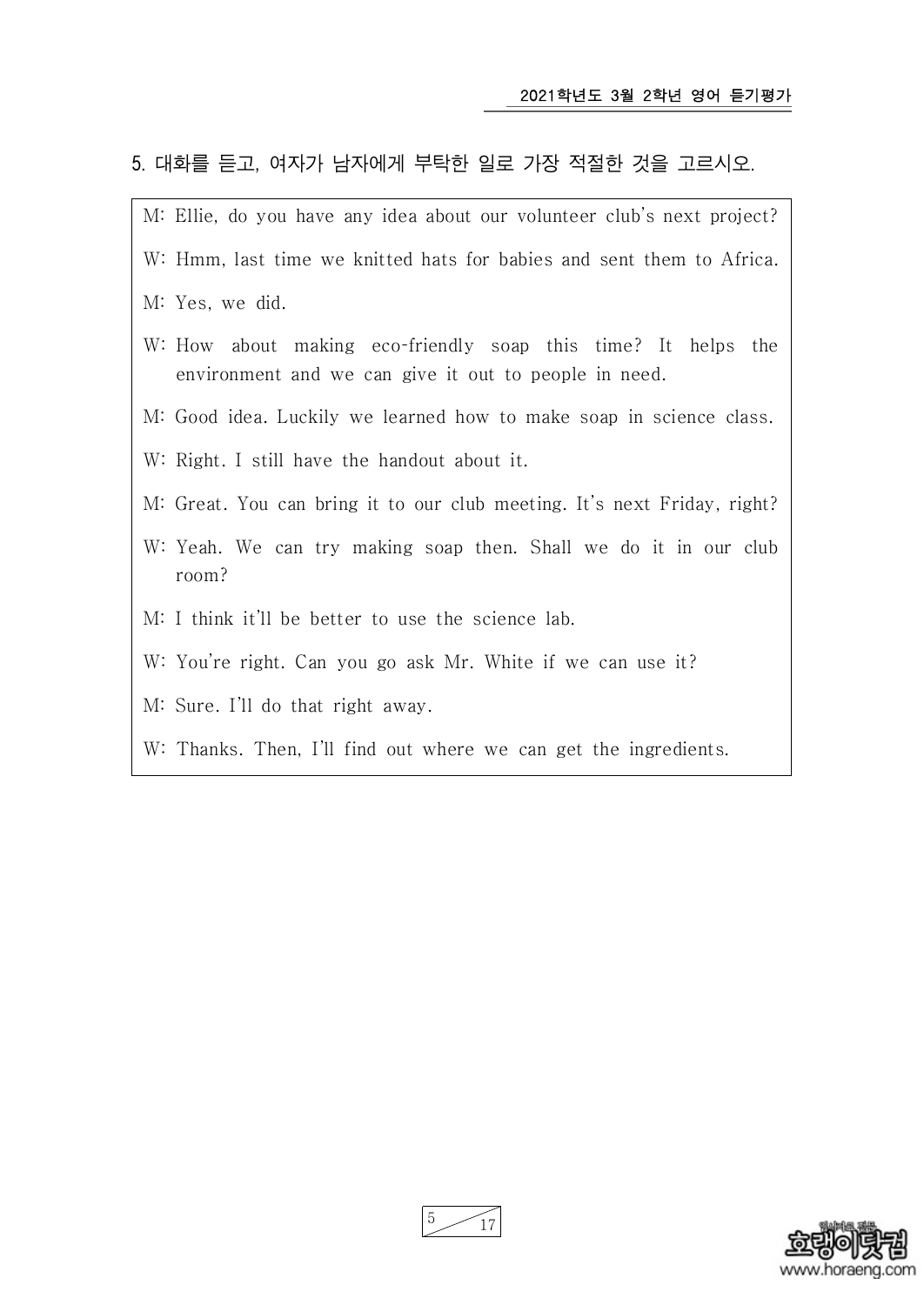#### 6. 대화를 듣고, 남자가 지불할 금액을 고르시오. [3점]

- W: Honey, we're running out of fine dust masks. Don't we need to order some more?
- M: Oh, right. *[Typing sound]* Let's order them on this website. The masks are \$2 each and a pack of 10 masks is \$15.
- W: Then it's cheaper to buy them in packs. Let's get four packs.
- M: Okay. We also need some hand wash, right?
- W: Yes. Is there any special promotion going on?
- M: Let me see. [Pause] Oh, there is. We can buy three bottles of hand wash for \$10. It was originally \$5 per bottle.
- W: That's a good deal. Let's buy three bottles then.
- M: All right. Do we need anything else?
- W: No, that's all. Oh, hang on. Look here. If we spend more than \$50, we can get a 5-dollar discount.
- M: Great. I'll place the order now with my credit card.



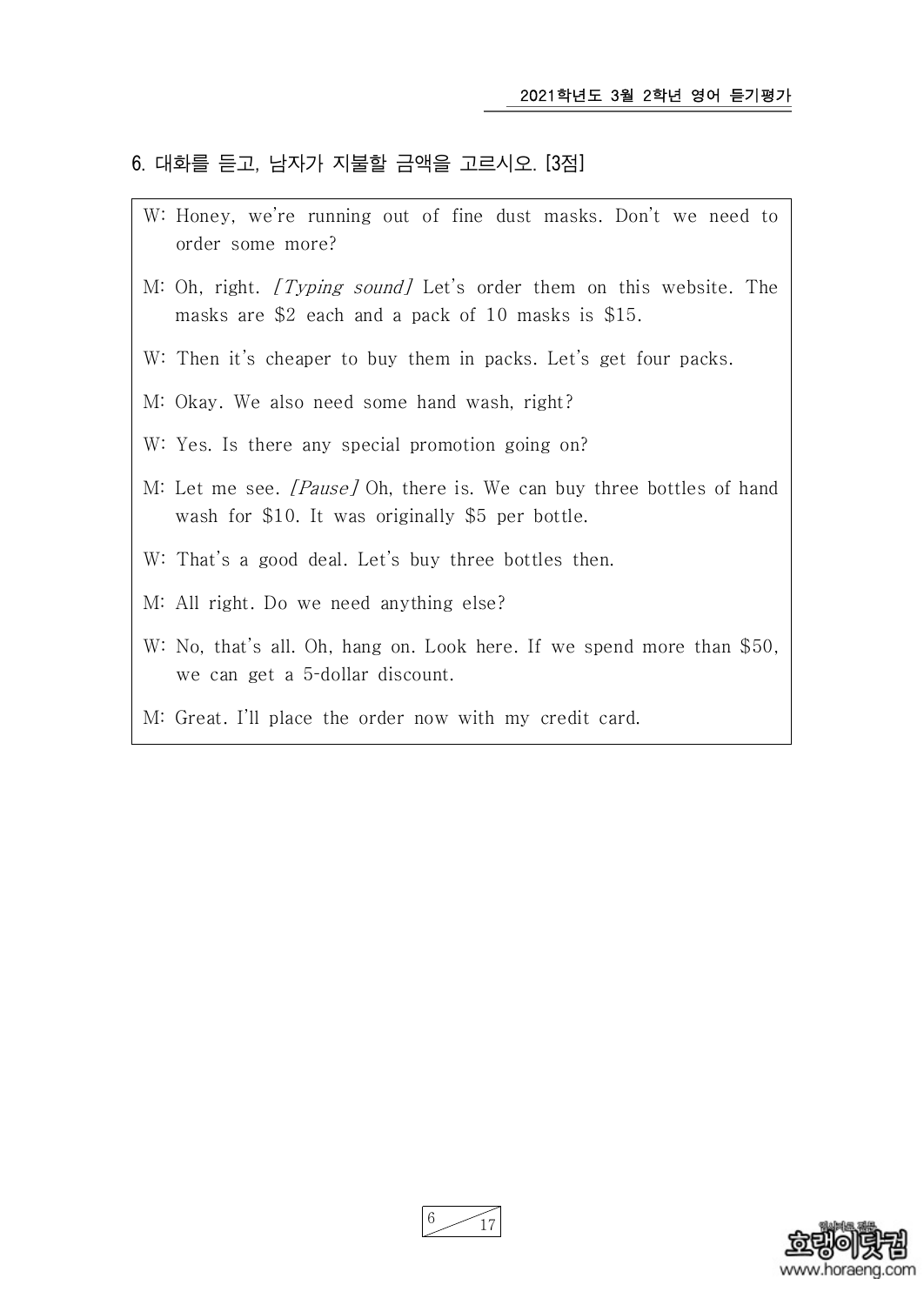## 7. 대화를 듣고, 여자가 취업 면접 특강에 갈 수 없는 이유를 고르시오.

- M: Hi, Jenny. How's your job interview preparation going?
- W: It's not going well. It's not easy doing it by myself.
- M: Hmm.... Why don't you go to the special lecture on job interviews at the career center?
- W: That might help. Do you know when it is?
- M: It's this Saturday in the morning, from 10 to 12.
- W: Oh, no. I'm afraid I can't make it.
- M: Oh, you have a part-time job at the library at that time, don't you?
- W: No, I quit last month. Actually, I have to take a computer skill test on Saturday.
- M: I see. Good luck on your test.
- W: Thanks. Do you know if another lecture is coming up?
- M: I'm not sure. You should check with the career center.
- W: Okay, I will.



7 17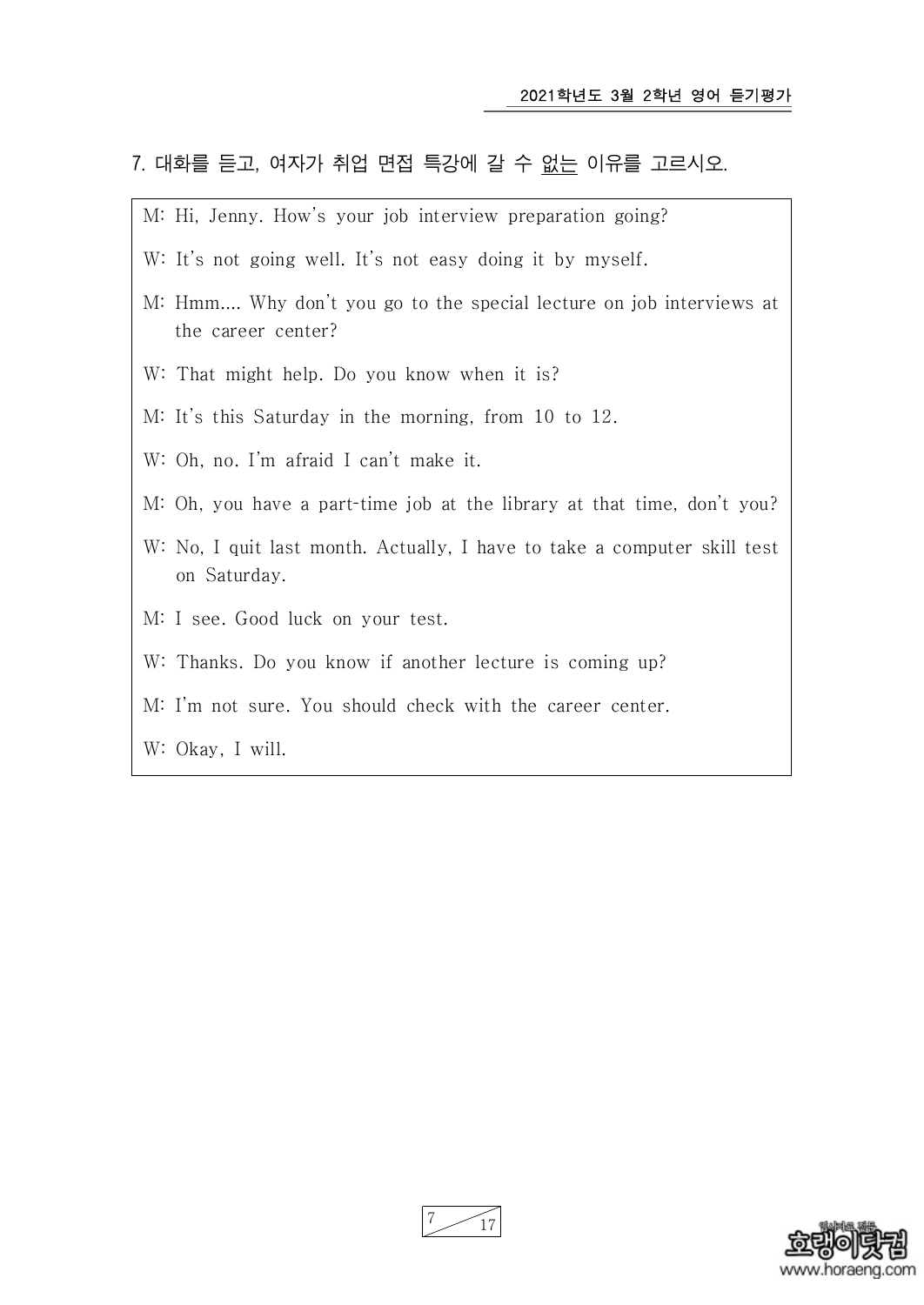#### 8. 대화를 듣고, West Lake Fun Run에 관해 언급되지 않은 것을 고르시오.

- M: Amy, what are you reading?
- W: Our school newsletter. It says our school is holding the West Lake Fun Run.
- M: Sounds interesting. When is it?
- W: It'll be held on April 17th.
- M: I see. How long is the course?
- W: It's 5km long. Starting at the school, participants will run through Vincent Park and Central Stadium, and finish at West Lake.

M: Cool!

- W: Why don't we sign up together?
- M: Good idea. How much is the entry fee?
- W: It's \$5 per person. The money raised will be used to renovate the school gym.
- M: Great. It's so old. It'll be wonderful to have a new gym.

W: I agree.



<sup>17</sup>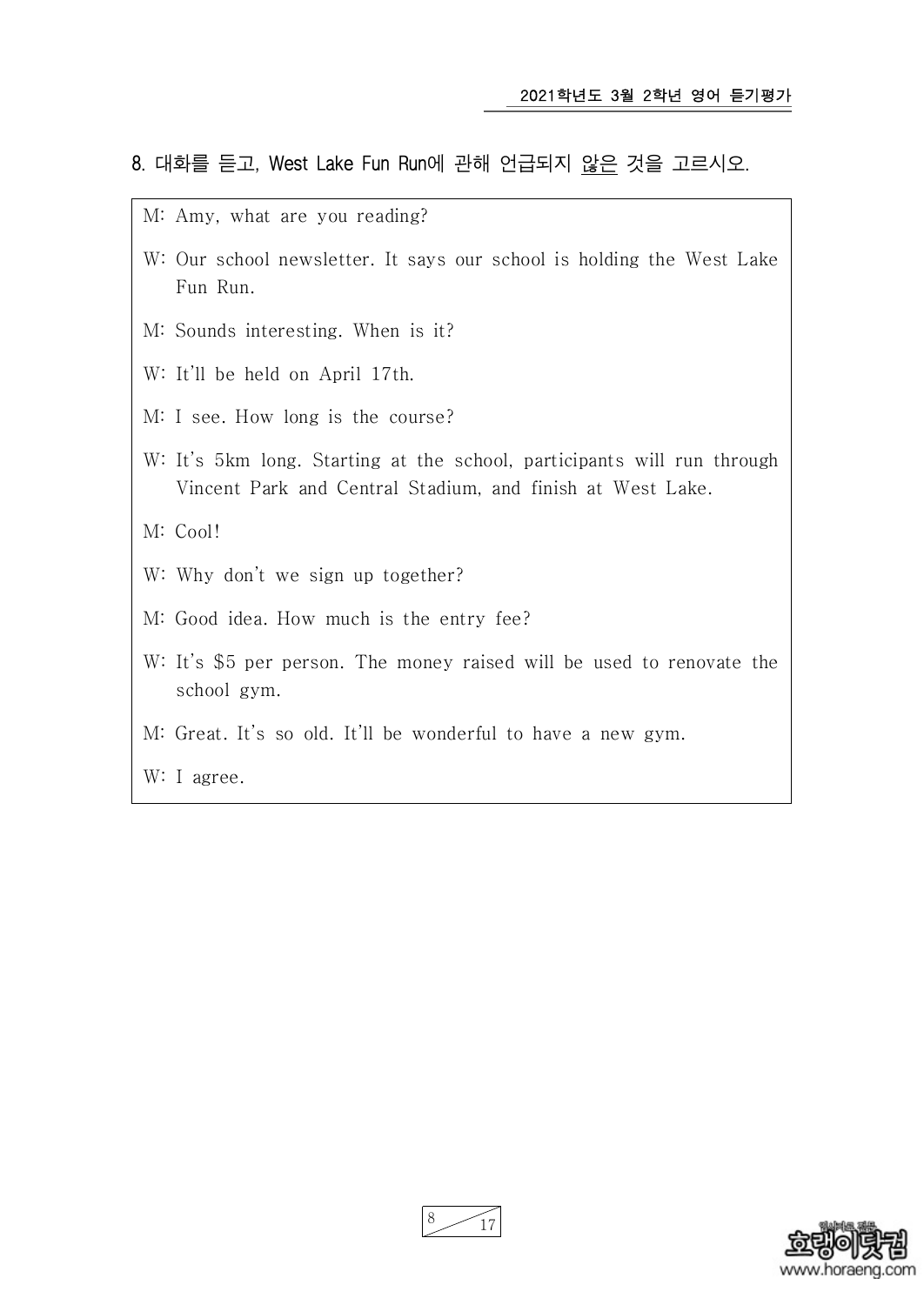- 9. Sleep Under the Sea에 관한 다음 내용을 듣고, 일치하지 않는 것을 고르시 오.
	- M: Do you ever wonder what happens in the aquarium at night? Pack your pajamas and join us at Sleep Under the Sea. You'll have the opportunity to sleep inside the shark tunnel with sharks and giant fish swimming above you. Our staff will give you a guided tour of the aquarium including a special visit to our staff-only areas. After the tour, you'll be able to watch a 3D movie about dolphins. To participate in Sleep Under the Sea, children must be aged 5 and up, and all children under 15 must be accompanied by an adult. Dinner and breakfast will be provided during the Sleep Under the Sea experience. For more information, visit our website at www.sealifeaquarium.org.



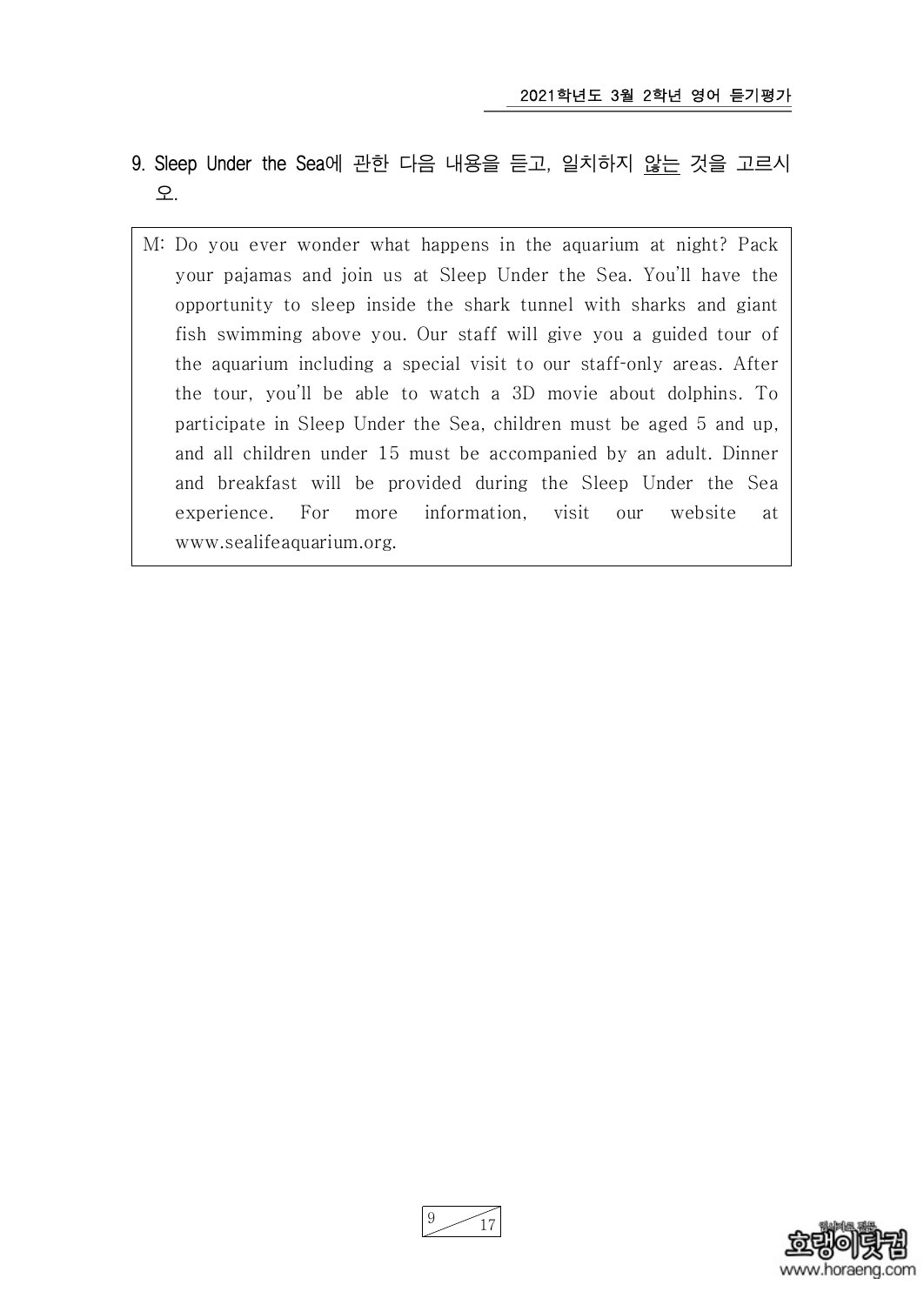#### 10. 다음 표를 보면서 대화를 듣고, 두 사람이 주문할 자전거 헬멧을 고르시오.

- M: Honey, what are you looking at on the Internet?
- W: I'm looking for a bike helmet for Jason. There's a crack in his old helmet.
- M: Oh, I didn't know that. Let's pick one together then. What's our priority?
- W: I guess it's weight. What about you?
- M: Same here. Considering Jason's age, it should be under 600 grams.
- W: I agree. I think this one is too expensive, though. I don't want to spend more than \$70.
- M: Okay, let's choose from these three then. Do you think LED lights are necessary?
- W: Yes, it'll be safer to have them when riding at night.
- M: You're right. Now we have two options left. Do you think our son will like this one?
- W: I don't think so. He doesn't like yellow.
- M: That's right. Let's order the other one.

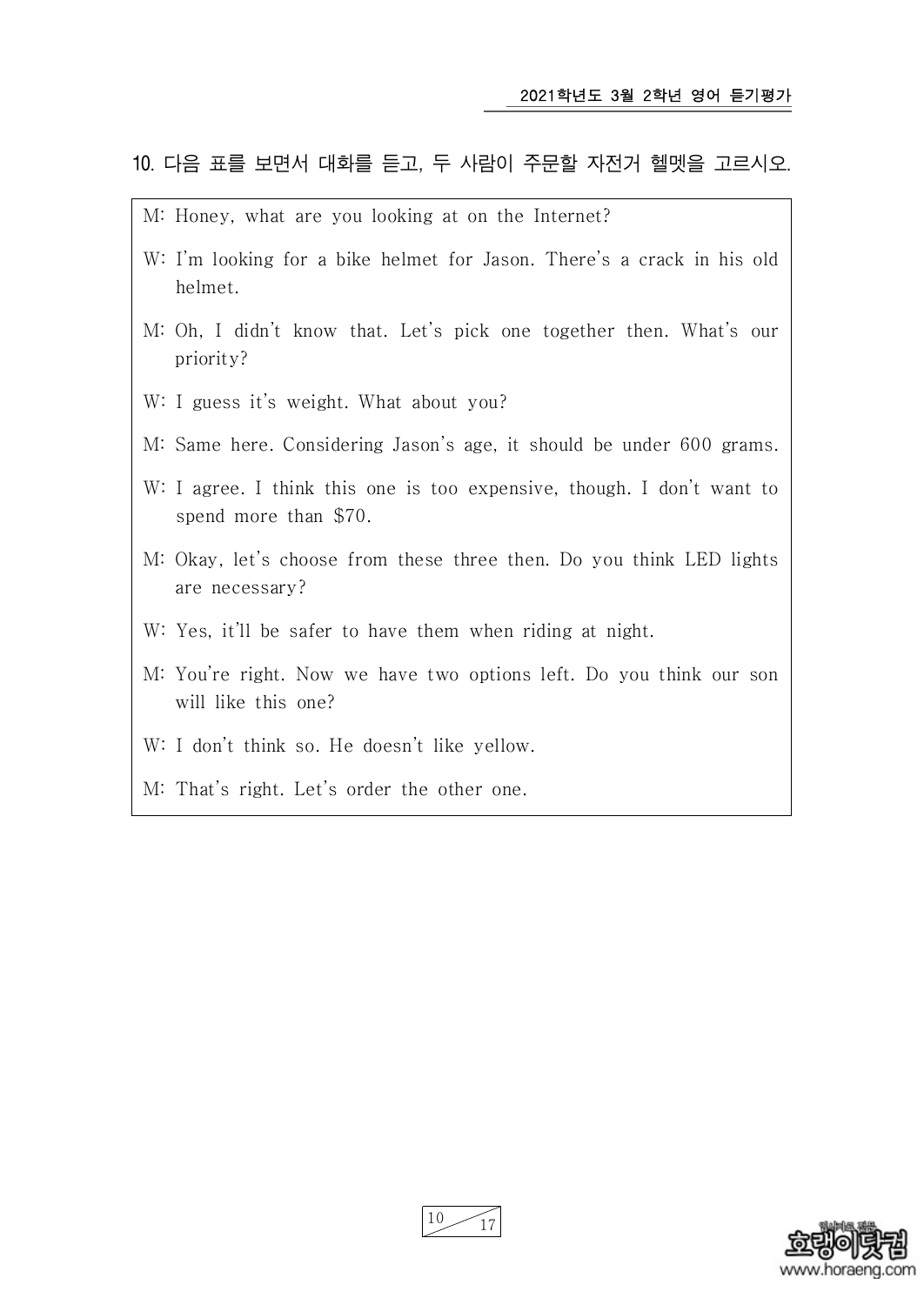- 11. 대화를 듣고, 남자의 마지막 말에 대한 여자의 응답으로 가장 적절한 것을 고르시오.
	- M: Lydia! You said you were going camping with your family to Mt. Bluestone during the winter vacation. How was it?
	- W: We couldn't make it because of the heavy snow. We camped indoors at our house instead.
	- M: That's cool. I wonder where the tent was set up.

W:  $\qquad \qquad$ 

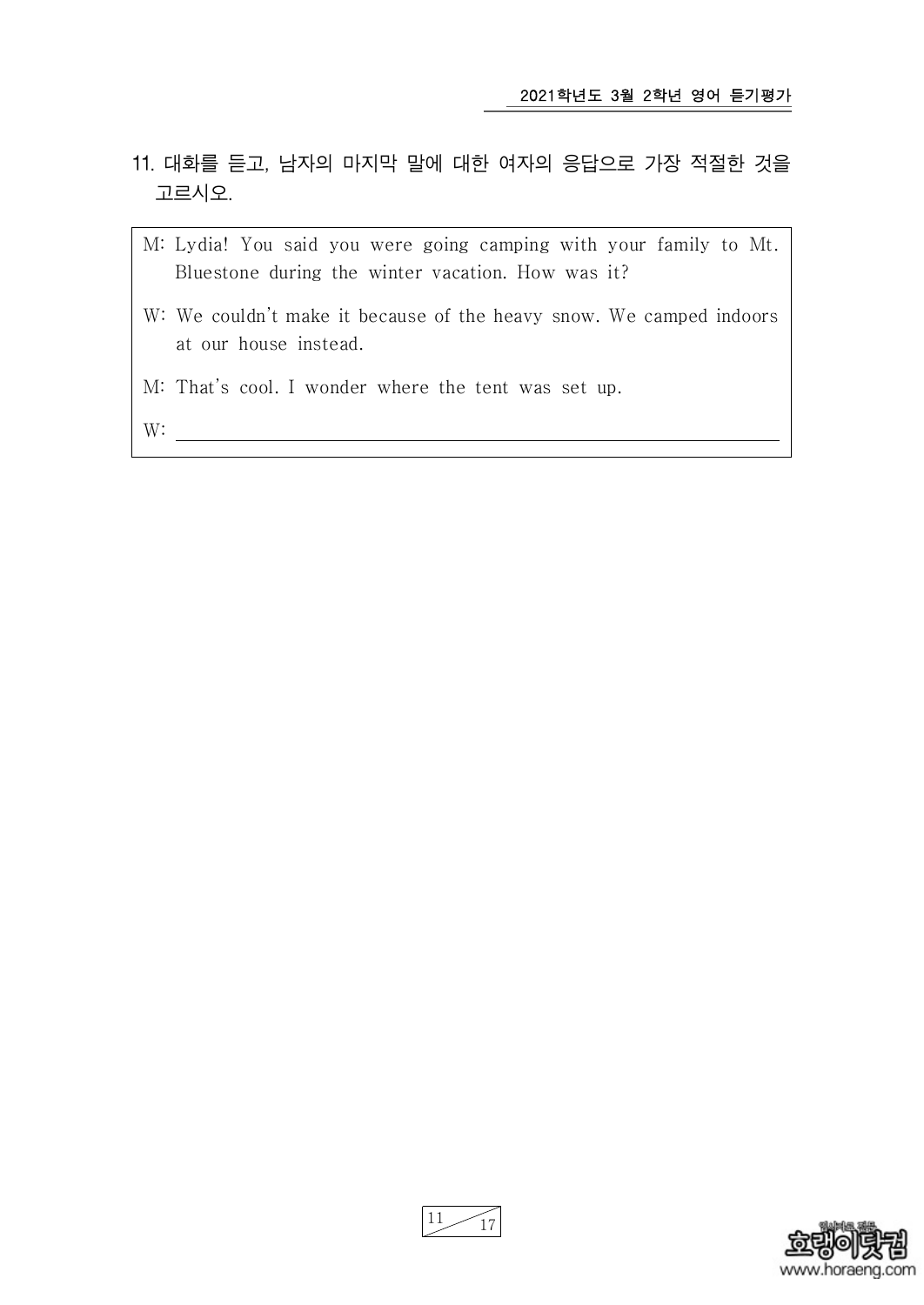- 12. 대화를 듣고, 여자의 마지막 말에 대한 남자의 응답으로 가장 적절한 것을 고르시오.
	- W: Mr. Johnson, do you have a minute? I need your opinion on the project I'm doing.
	- M: I'd love to discuss that with you, but I'm expecting a visitor in 10 minutes. Is 10 minutes enough?
	- W: I'm afraid it'll take longer than that. Shall I come back later?
	- M:

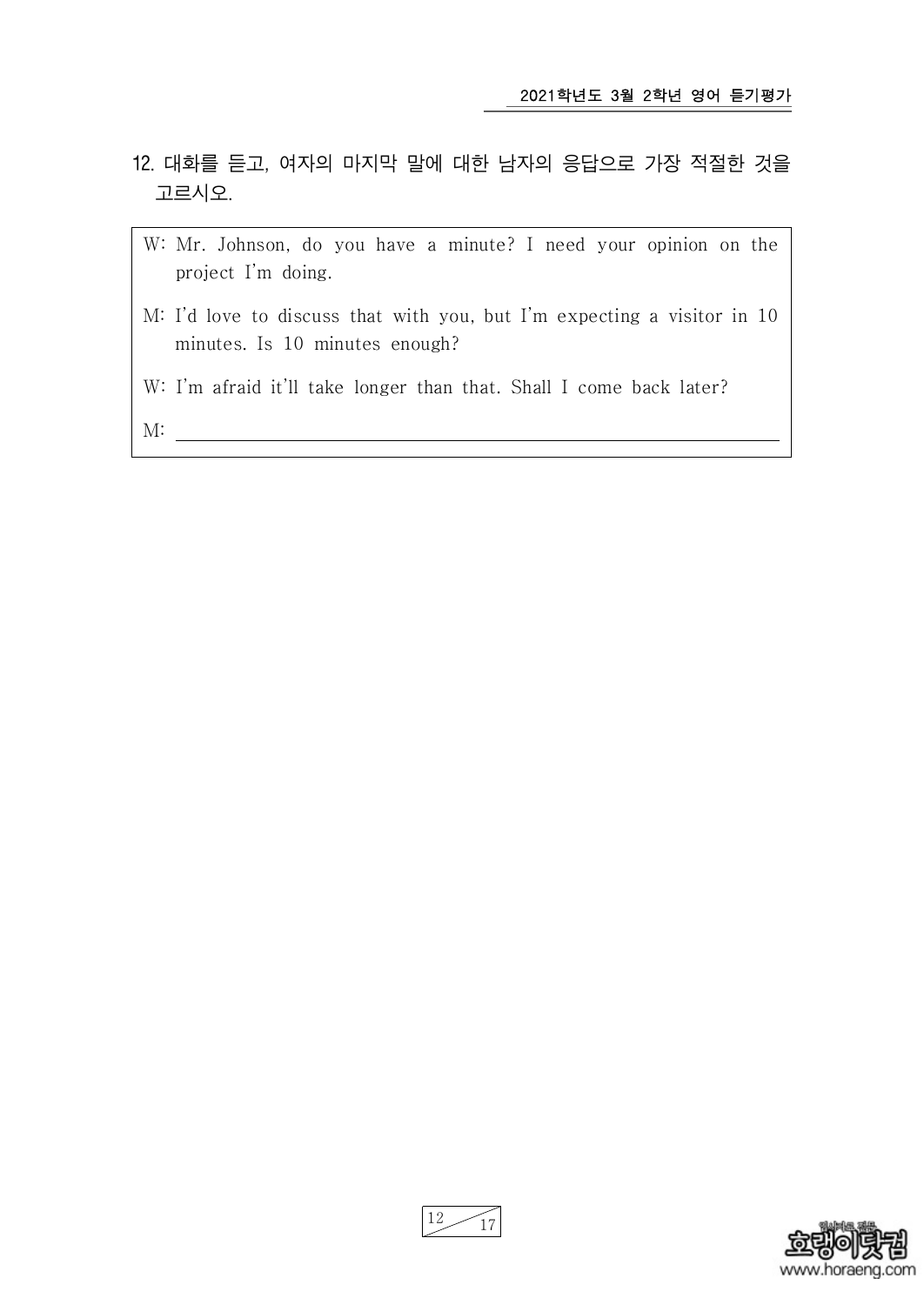- 13. 대화를 듣고, 남자의 마지막 말에 대한 여자의 응답으로 가장 적절한 것을 고르시오.
	- W: Dad, I'm home. Where's Max?
	- M: He's sleeping in his house. I took him to the vet this morning. He hasn't been eating well lately.
	- W: What did the vet say?
	- M: She said there's nothing wrong with him. He just needs more exercise.
	- W: More exercise? We take him out for a walk regularly.
	- M: That's true, but we don't walk him every day. The vet said he needs at least an hour of exercise every day.
	- W: Oh, I didn't know that.
	- M: I think we should exercise him every day from now on.
	- W: I agree. What if we all take turns doing it?
	- M: Good idea. Your mom and I will do it on weekdays. You're busy with your schoolwork during the weekdays.

W:



 $13 \frac{17}{17}$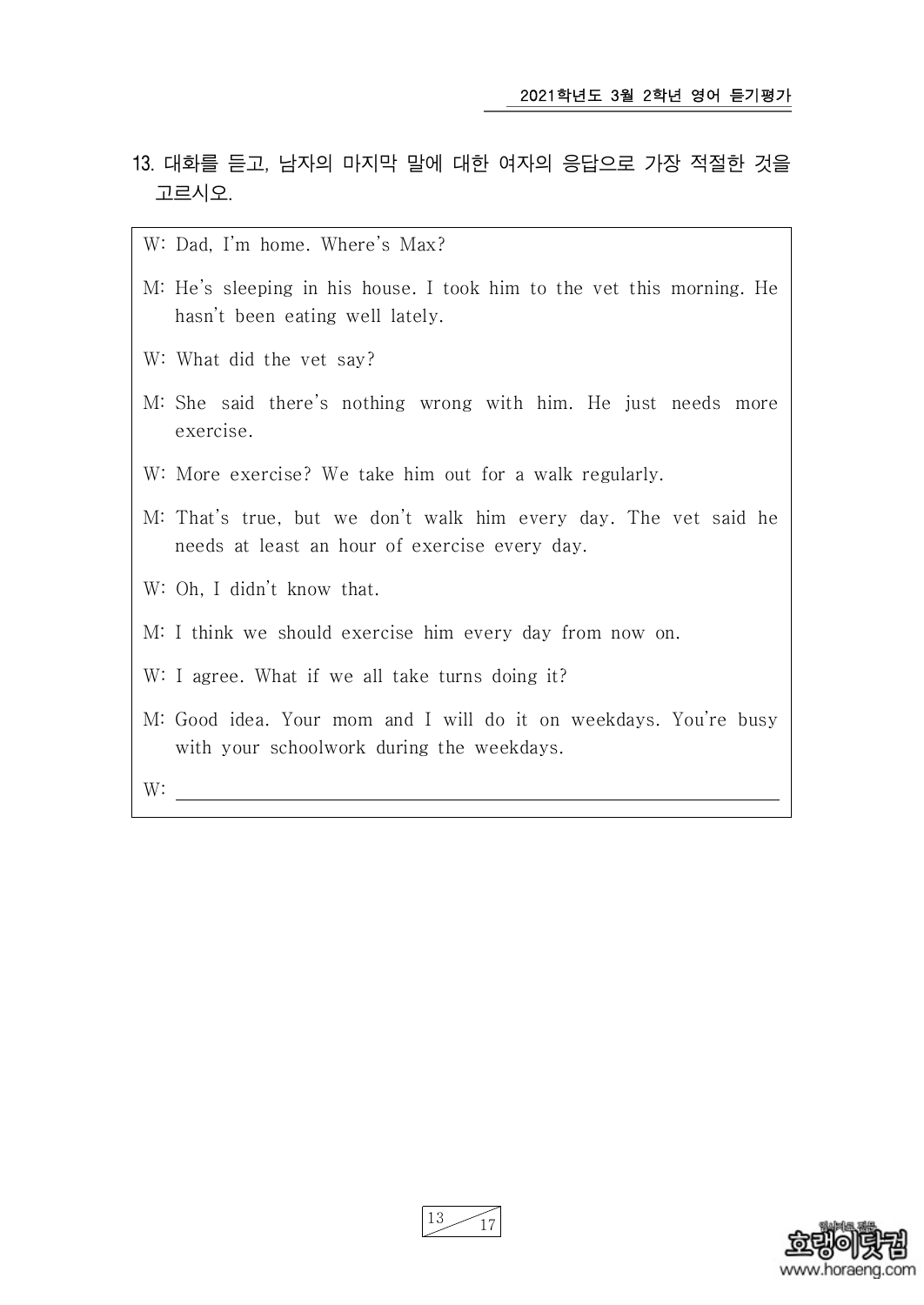- 14. 대화를 듣고, 여자의 마지막 말에 대한 남자의 응답으로 가장 적절한 것을 고르시오. [3점]
	- M: Hi, Tara. What are you looking at?
	- W: Hi, Dan. I'm reading a post about an online debate competition.
	- M: Oh, it sounds interesting. Are you going to participate?
	- W: I want to, but it's a team competition. Why don't we make a team and enter together? You're a great debater.
	- M: Thanks, I'm flattered. But debating online is new to me. I'm not sure if I can do it well.
	- W: Don't worry. Everything is basically the same except it's taking place online. You'll get used to it with a little bit of practice.
	- M: I see. I'll enter with you then. When's the competition?
	- W: It's a month away. We have plenty of time to prepare.
	- M: I guess we need to practice online, right? But my laptop isn't working at the moment.
	- W: No problem. You can do it on your smartphone.

 $M:$ 

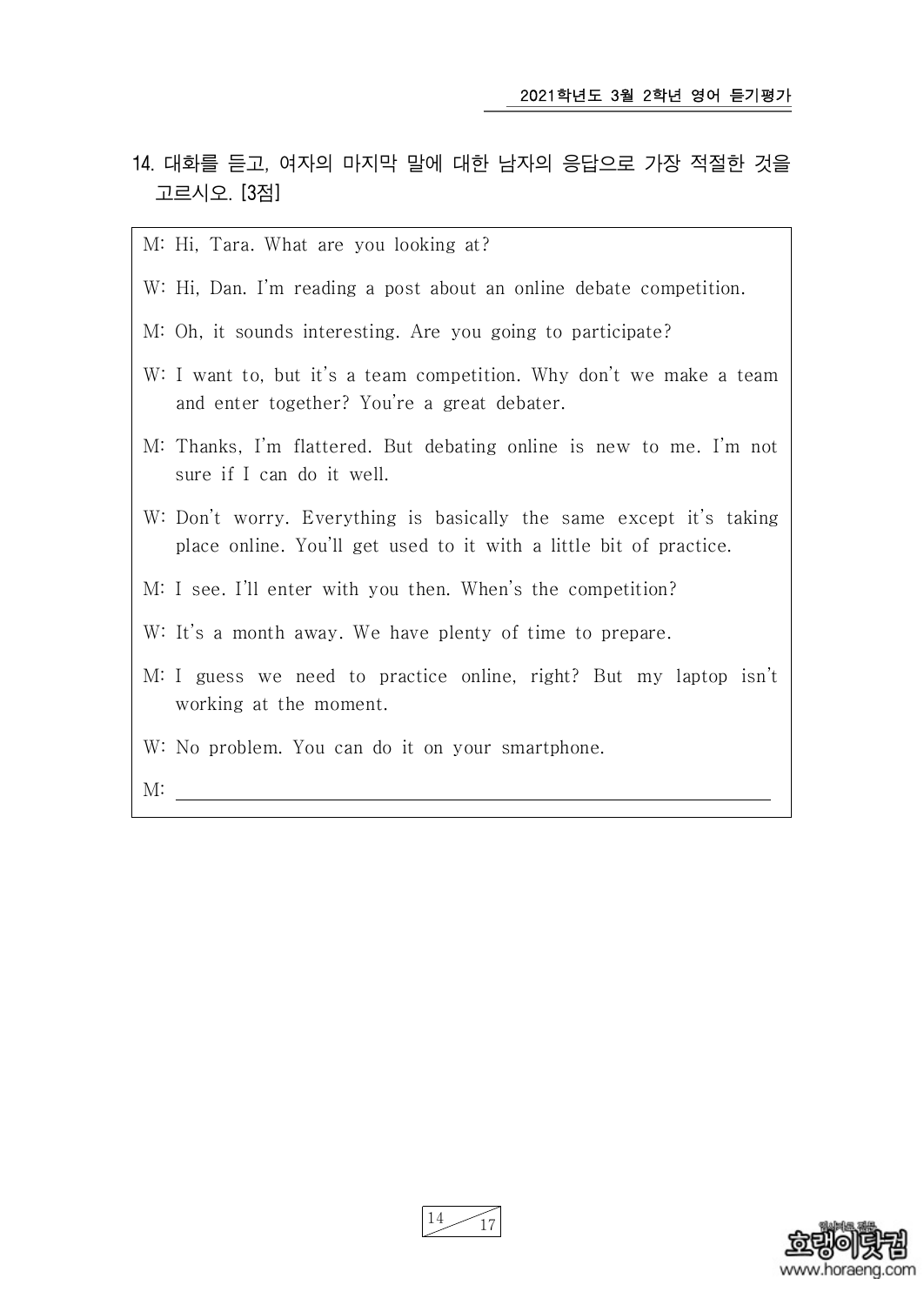- 15. 다음 상황 설명을 듣고, Lisa가 Kevin에게 할 말로 가장 적절한 것을 고르 시오.
	- W: Lisa and Kevin are reporters for the school newspaper. They decided to interview Mr. Jackson, the new history teacher, for the next issue. Kevin suggests that they take a photo of him to put in their interview article. Lisa knows that Kevin is good at drawing caricatures and that he often draws teachers and students. She has seen the caricature of Mr. Jackson that Kevin drew. So she thinks that it'll be better to put the caricature in the article, instead of a photo, because caricatures can be more appealing than photos. Lisa wants to suggest to Kevin that they use his work. In this situation, what would Lisa most likely say to Kevin?



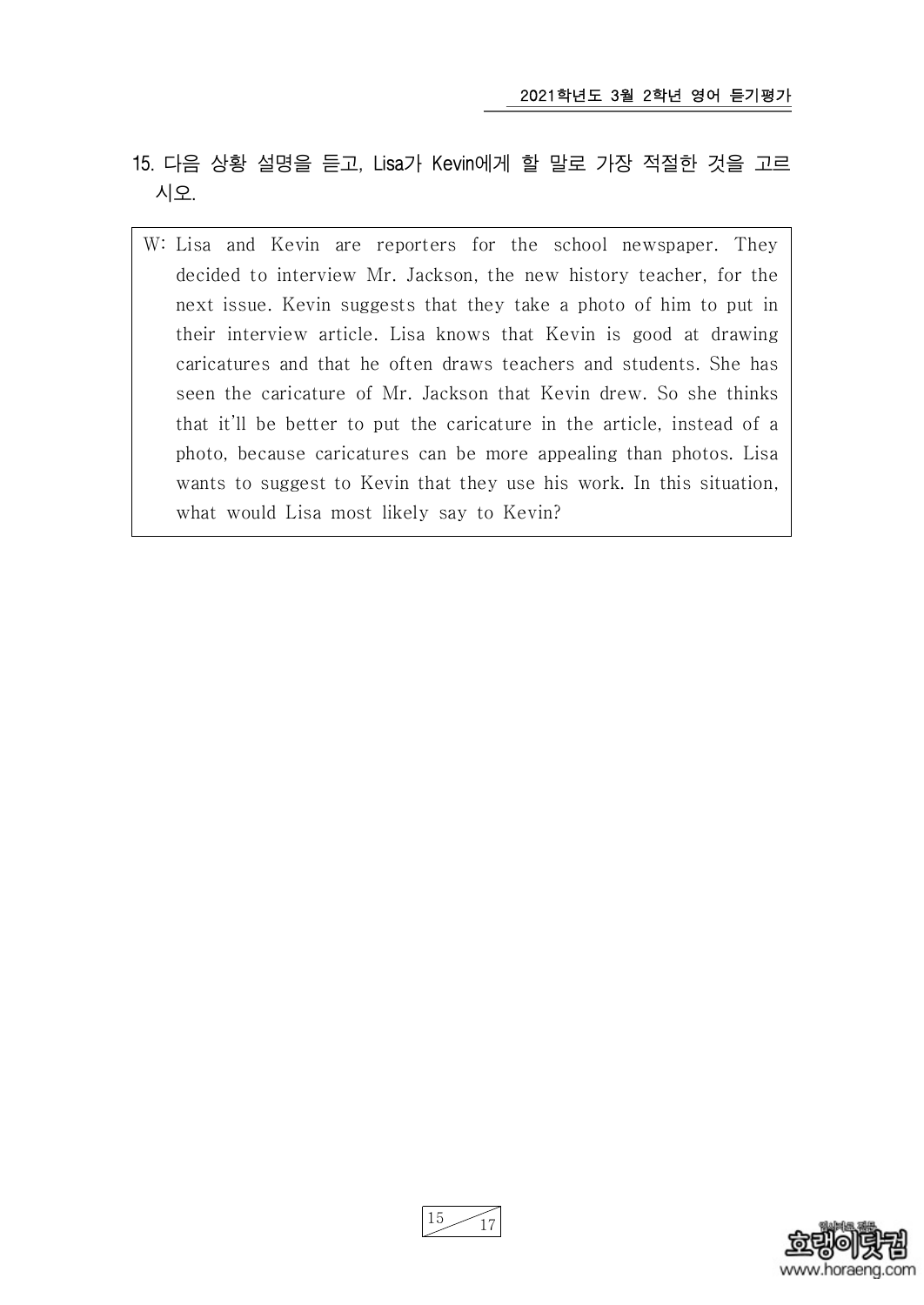16번부터 17번은 두 번 들려줍니다.

[16 ~ 17] 다음을 듣고, 물음에 답하시오.

M: Hello, class. Let's continue to talk about different cultures around the world. People celebrate the New Year in various ways. In Spain, it's customary to eat 12 grapes at midnight on New Year's Eve. Each grape represents good luck for one month of the coming year. In Denmark, people greet the New Year by throwing old plates and glasses against the doors of family and friends. They believe it'll get rid of the bad spirits. They also stand on chairs and jump off them together at midnight to "leap" into January. In Mexico, residents carry empty suitcases around the block. Mexicans believe that doing so will bring travel and adventure in the coming year. In Greece, an onion is traditionally hung on the front door of homes on New Year's Eve as a symbol of rebirth. On New Year's Day, parents wake their children by tapping them on the head with the onion. Now let's watch some video clips of these unique traditions.

16. 남자가 하는 말의 주제로 가장 적절한 것은?



16 17